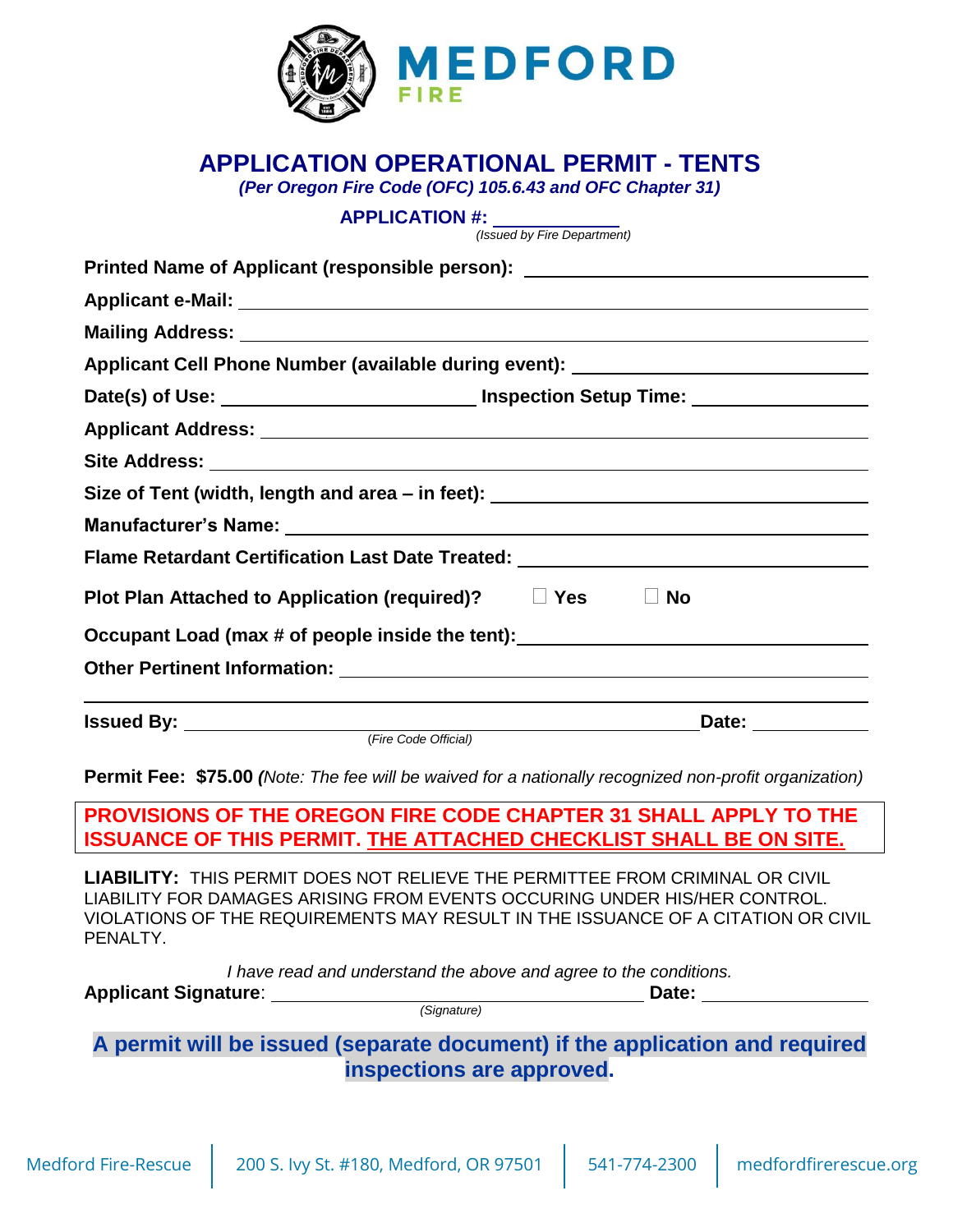

**OFC TENT & MEMBRANE STRUCTURE CHECKLIST**

**(It is the responsibility of the permit applicant to verify these requirements are met)**

## **Permit Requirements:**

- A tent permit is required for tents greater than 400 sq. ft. in area if not open on all sides and greater than 700 sq. ft. in area if open all sides. A copy of the permit and the checklist shall remain available on site during setup and operation.
- A plot plan with dimensions and required distance information shall be attached to the permit application.
- If tables and chairs, merchandise displays, etc. will be setup within a tent, a separate diagram including dimensions shall be provided.
- A copy of the Flame Retardant Certification with the last date of treatment shall be attached to the permit application
- Available contact person(s) name and phone number(s) shall be clearly printed on the permit form.

## **Location (Minimum Required Distances):**

- 12' unobstructed fire break
- 20' from lot lines, buildings, other tents, canopies or membrane structures, parked vehicles or internal combustion engines
- 20' from combustible vegetation, 30' from combustible waste
- 50' from fuel dispensing locations
- 50' from other structures unless joined together by a corridor (tents 15,000 sq. ft. or more only)
- 50' from combustible liquid storage
- 10' from LP gas containers with a capacity of 500 gallons or less
- 25' from LP gas containers with a capacity of more than 500 gallons

#### **Access**

- Minimum 12' unobstructed firebreak passageway or fire road maintained on all sides of tent
- Minimum 3' clearance from fabric envelope to all contents located inside membrane structure

## **Exits/Egress/Aisles**

- Shall be spaced at approximately equal intervals around the perimeter of the tent, canopy or membrane structure, and shall be located such that all points are 100 feet (30 480 mm) or less from an exit.
- Shall be clearly marked and unobstructed
- Shall remain open (unless covered with a fire resistant sliding curtain) or have exit doors swinging in the path of exit travel
- Minimum aisle widths:
- 24" in areas serving employees only but not less than the width required by the number of employees served
- 44" for seating areas, increased in width to provide at all points not less than 1' of aisle width for each 50 persons served by such aisle at that point
- Minimum height 8' to guy wires, guy ropes and other support members crossing means of egress
- Shall have at least one exit and not less than the number of exits required by Table 2403.12.2. The widths of means of egress required by Table 2403.12.2 shall be divided approximately equally among the separate means of egress. The total width of means of egress in inches (mm) shall not be less than the total occupant load served by a means of egress multiplied by 0.2 inches (5 mm) per person.
- $\bullet$  Maximum occupancy sign shall be posted near the main entrance when occupant load  $> 49$